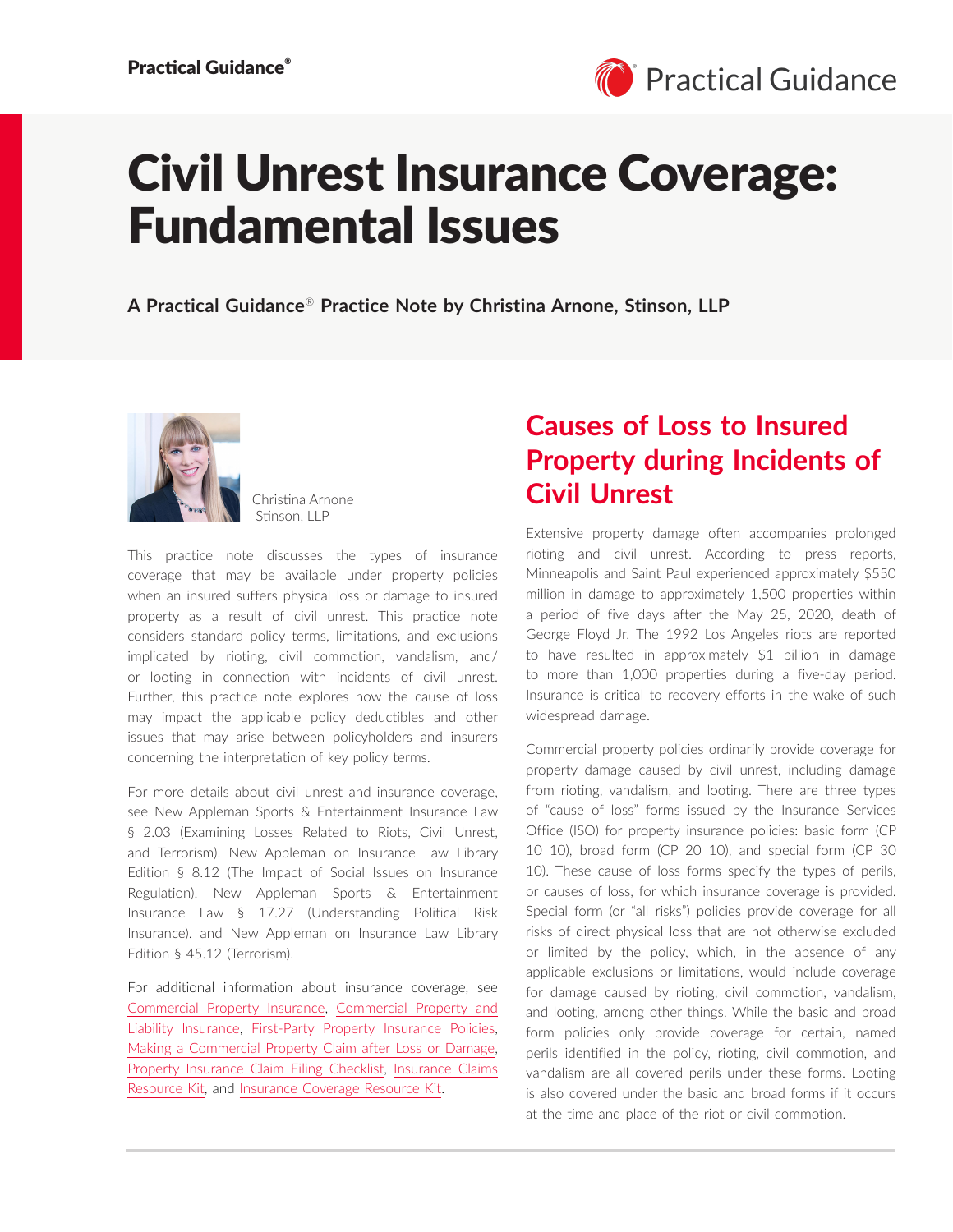The basic cause of loss form insures for certain losses caused by the perils of fire, lightning, explosion, windstorm, hail, smoke, aircraft, vehicles, riot, civil commotion, vandalism, sprinkler leakage, sinkhole collapse, and volcanic action. See CP 10 10 10 12. The broad cause of loss form covers the aforementioned perils covered under the basic cause of loss form and adds coverage for certain losses caused by the perils of falling objects, weight of snow, ice or sleet, water damage (from system or appliance leakage), and collapse from specified causes. See CP 10 20 10 12.

For additional information about applicable ISO forms, see ISO Form CP 10 10 10 00 (2015) - (Causes of Loss – Basic Form), ISO Form CP 10 20 10 00 (2015) - (Causes of Loss – Broad Form), and ISO Form CP 10 30 10 00 (2015) - (Causes of Loss – Special Form). When presenting or adjusting a claim for losses arising from incidents of civil unrest, it is important for policyholders and insurers to consider the distinctions between these potential causes of loss. While it might be natural to refer to such damage as arising from "rioting," or "looting" under modern usage of those terms, the cause of loss might more appropriately be described under the insurance policy as a "civil commotion." Further, one evening of rioting would likely involve numerous incidents of looting and/or vandalism by individual actors or groups of actors. At first glance, one might think these distinctions irrelevant if the policy insures against them all. But policies are sometimes modified or manuscripted to exclude or limit coverage for particular perils. While riots and civil commotion are covered perils under the standard ISO cause of loss forms, they may be excluded in particular circumstances or for policyholders with global operations in areas prone to civil unrest. Further, the categorization of the cause of loss may have a tangible financial impact on a policyholders' recovery even if no policy exclusions are implicated, because each of these perils (rioting, civil commotion, vandalism, looting) may result in a different number of applicable "occurrences" under the policy, triggering a different number of limits and deductibles or self-insured retentions, or, in certain circumstances, may implicate sublimits or combine with certain other perils to limit or expand coverage. When determining the cause of loss, it is important for the practitioner to keep in mind that many of these terms are not defined in the policy. But see CP 10 10 and CP 20 10 (describing vandalism as "willful and malicious damage to, or destruction of, the described property"). Where a term is undefined by an insurance policy, its plain, ordinary, and popular meaning should be used. Further, under the doctrine of contra proferentem, ambiguities are ordinarily construed against the insurer. Id.

For more guidance on covered perils, occurrences, and exclusions, see [Exclusions in Liability Insurance: Exceptions](https://advance.lexis.com/open/document/lpadocument/?pdmfid=1000522&pddocfullpath=%2Fshared%2Fdocument%2Fanalytical-materials%2Furn%3AcontentItem%3A5TN8-4BX1-JFKM-64M9-00000-00&pdcontentcomponentid=500749&pdteaserkey=sr0&pditab=allpods&ecomp=ztrg&earg=sr0)  [and Coverage](https://advance.lexis.com/open/document/lpadocument/?pdmfid=1000522&pddocfullpath=%2Fshared%2Fdocument%2Fanalytical-materials%2Furn%3AcontentItem%3A5TN8-4BX1-JFKM-64M9-00000-00&pdcontentcomponentid=500749&pdteaserkey=sr0&pditab=allpods&ecomp=ztrg&earg=sr0), [Occurrence or Claims-Made Policies](https://advance.lexis.com/open/document/lpadocument/?pdmfid=1000522&pddocfullpath=%2Fshared%2Fdocument%2Fanalytical-materials%2Furn%3AcontentItem%3A5TK6-7HJ1-JFDC-X063-00000-00&pdcontentcomponentid=500749&pdteaserkey=sr0&pditab=allpods&ecomp=ztrg&earg=sr0), and [Number of Occurrences Determination and Insurer](https://advance.lexis.com/open/document/lpadocument/?pdmfid=1000522&pddocfullpath=%2Fshared%2Fdocument%2Fanalytical-materials%2Furn%3AcontentItem%3A5TJJ-WS21-DXHD-G1XM-00000-00&pdcontentcomponentid=500749&pdteaserkey=sr0&pditab=allpods&ecomp=ztrg&earg=sr0)  [Obligations State Law Survey.](https://advance.lexis.com/open/document/lpadocument/?pdmfid=1000522&pddocfullpath=%2Fshared%2Fdocument%2Fanalytical-materials%2Furn%3AcontentItem%3A5TJJ-WS21-DXHD-G1XM-00000-00&pdcontentcomponentid=500749&pdteaserkey=sr0&pditab=allpods&ecomp=ztrg&earg=sr0)

For additional information about interpreting insurance contracts, see [Business Insurance Policies Interpretation](https://advance.lexis.com/open/document/lpadocument/?pdmfid=1000522&pddocfullpath=%2Fshared%2Fdocument%2Fanalytical-materials%2Furn%3AcontentItem%3A5TN8-4BX1-JFKM-64MR-00000-00&pdcontentcomponentid=500749&pdteaserkey=sr0&pditab=allpods&ecomp=ztrg&earg=sr0) and Appleman on Insurance Law & Practice Archive § 6.1 (Contra Proferentem: Rationale and Necessity of Ambiguity).

#### **Riot**

Rioting has been defined as a tumultuous disturbance of the peace, and "includes public disturbance or tumult as an essential element." North Bay Schools Ins. Auth. v. Indus. Indem. Co., 6 Cal. App. 4th 1741, 10 Cal. Rptr. 2d 88 (1992); see also Providence Washington Ins. Co. v. Lynn, 492 F.2d 979, 982–83 (1st Cir. 1974); Pan American World Airways, Inc. v. Aetna Cas. & Sur. Co., 368 F. Supp. 1098, 1134 (S.D.N.Y. 1973), aff'd 505 F.2d 989 (2d Cir. 1974). There are variations in judicial interpretation of the term "riot" and courts have raised questions as to whether ancient criminal law definitions should be applied to terms in modern commercial insurance contracts. Pan American, 505 F.2d at 1020–21 (discussing three different bodies of authority on the meaning of the term riot); Couch on Insurance §§ 152:6 and 152:16. The Second Circuit Court of Appeals has found the most "common sense" formulation of a riot to be when a "multitude of individuals gathers and creates a tumult." Pan American, 505 F.2d at 1021. Individual acts of vandalism or arson committed by groups of individuals acting in secret, outside the public view and with no intent that their actions be observed, do not qualify as a riot. North Bay Schools, 10 Cal. App. 4th at 1747–48. A subsequent public disturbance resulting from individual criminal acts does not convert those actions into a riot. Providence Washington Ins. Co., 492 F.2d at 982–83 ("a stealthy act of destruction is not transformed into an act of riot because upon later discovery of the damage there is a public disturbance"). Couch on Insurance § 152:16.

#### **Civil Commotion**

Civil commotion "denotes a broader, more prolonged disturbance than riot." North Bay Ins. Auth., 6 Cal. App. 4th at 1746–48. Civil commotion is a named peril for ISO basic and broad form cause of loss forms. Special form (all risks) policies cover all risks of loss unless specifically limited or excluded and, therefore, may not refer to civil commotion at all. But all risks policies often list civil commotion as a "specified cause of loss" or "named peril." See CP 10 30 09 17. The specified causes of loss generally include those perils covered under basic and/or broad form cause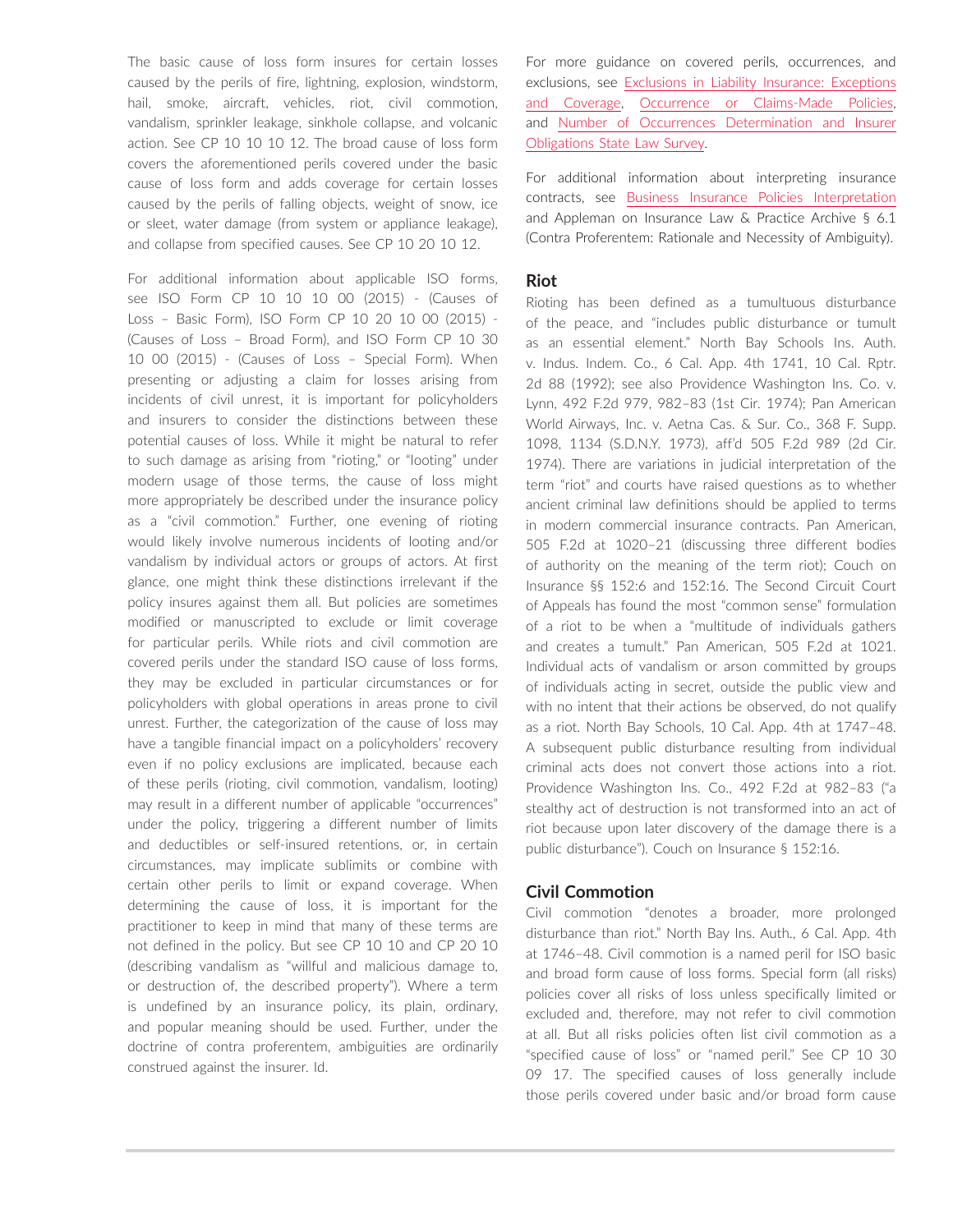of loss forms, including riot and civil commotion. As a result, certain policy provisions that provide coverage for particular types of loss (e.g., interruption of power supply) may limit or exclude that coverage where loss is caused by riot or civil commotion. Further, as a specified cause of loss, in rare circumstances, riot or civil commotion may create coverage when combined with another cause of loss that would otherwise be excluded under the policy. The particular terms of the policy should always be consulted to determine the scope of coverage. Even if an all-risks policy does not refer to the peril of civil commotion, it should be considered as a potential cause of loss for damage resulting from incidents of civil unrest.

For additional information, see ISO Form CP 10 30 09 17 (2015) - (Causes of Loss – Special Form).

Courts have described civil commotion as a period of civil unrest that may encompass numerous riots and widespread vandalism and looting. If there has been damage from prolonged civil unrest and rioting stretching over several days or longer, or multiple insured locations have suffered damage over the course of one evening or more, the losses might be more appropriately characterized as arising from a civil commotion.

In a seminal decision, the Fourth Circuit described a civil commotion as an "uprising among a mass of people which occasions a serious and prolonged disturbance and an infraction of civil order, not attaining the status of war or an armed insurrection." Hartford Fire Ins. Co. v. War Eagle Coal Co., 295 Fed. 663, 665 (4th Cir. 1924). The Northern District of Ohio characterized widespread civilian looting and vandalism over a period of several days after the United States 1989 invasion of Panama as a "civil commotion." See Sherwin-Williams Co. v. Ins. Co., 863 F. Supp. 542, 547 (N.D. Ohio 1994), aff'd and adopted sub nom, 105 F.3d 258 (6th Cir. 1997). In Pan American World Airways v. Aetna Cas. & Sur. Co., the Southern District of New York described a civil commotion as "a situation similar to a riot but involving either a more serious disturbance or one that is part of a broader series of disturbances." 368 F. Supp. 1098, 1136 (S.D.N.Y. 1973), aff'd 505 F.2d 989, 1019 (2d Cir. 1974). There need not be an element of political revolt for an event to qualify as a civil commotion. Sherwin-Williams Co., 863 F. Supp. at 547. The term has been said to instead involve "occasional local or temporary outbreaks of unlawful violence" and describes a "domestic disturbance" where individuals "gather together and cause a disturbance and tumult." Pan American, 505 F.2d at 1019– 20 (quotation and citations omitted). A civil commotion does not rise to the level of an organized rebellion against the government, however. Couch on Insurance § 152:14. It has been said to occur "in a particular locale" but a civil commotion could "encompass a county, a country or an area." Couch on Insurance § 152:14; see also Pan American, 368 F. Supp. at 1137. Civil commotion indicates "disturbance, disorder, turbulent crowds, and tumult having some extension in time or space." 368 F. Supp. at 1132–33. See also Holiday Inns Inc. v. Aetna Ins. Co., 571 F. Supp. 1460, 1467 (S.D.N.Y. 1983).

In *War Eagle Coal*, the insurer claimed that a loss caused by fire fell within a policy exclusion for "loss or damage caused directly or indirectly by invasion, insurrection, civil war or commotion." 295 Fed. at 664. The insurer adduced evidence that a worker strike and union organization resulted in a "state of organized and continuous lawlessness" in the county. However, the fire which caused the loss had been set by a group of conspirators working quietly in the middle of the night. The Fourth Circuit rejected the possibility that the fire resulted from rioting because there had been no disturbances or demonstrations before the fire began. War Eagle Coal, 295 Fed. at 665. The Fourth Circuit found a "serious question" as to whether the losses arose from lawlessness attending civil commotion within the county or, instead, from the actions of five conspirators acting quietly and in secret and affirmed the district court's factual finding that the losses were not caused by civil commotion and thus, not excluded. Id.

While these decisions aid in our understanding of historical terms such as "civil commotion" and "riot," past judicial analyses should not preclude policy interpretations that better comport with a modern, popular understanding of events that arise from social unrest. Terms left undefined by a policy must be given their popular and usual meaning. Appleman on Insurance Law & Practice § 6.1. As the District Court for the Southern District of New York noted in *Pan American*, "[p]opular usage is a changing thing." 368 F. Supp. at 1136 (concluding that, "if assemblages numbering as few as three could ever make 'riots,' for insurance purposes, they do not today"). While a civil commotion arising from a single precipitating cause might have been an entirely local event for one community or perhaps one county at the time of the *War Eagle Coal*  decision in 1924 or even the *Pan American* decision in 1974, recent widespread social justice movements have demonstrated that an incident in one area now may spark civil unrest that quickly spreads across the entire nation. At the same time, businesses have expanded operations geographically, and communications and broadcast technologies and capabilities have changed and expanded significantly over time, such that civil unrest originating in Minneapolis (e.g., civil unrest arising from the death of George Floyd Jr.) may also be a catalyst for rioting that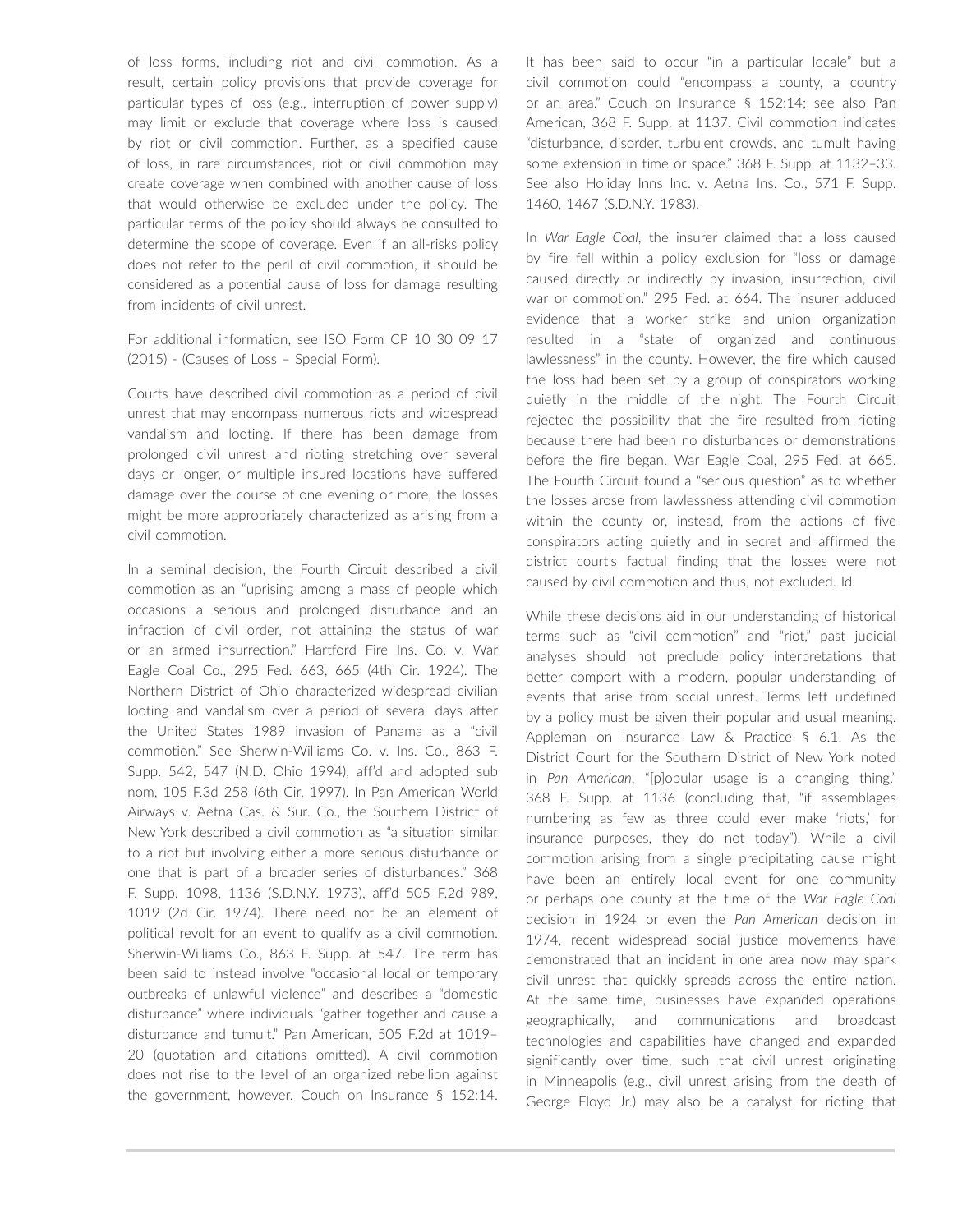results in damage to a policyholder's insured properties in New York, Seattle, and Houston. Distinct groups of individuals may cause physical loss or damage to property at each insured location, but if the losses are all connected to one, precipitating event, it might be argued that the losses all arise from one "occurrence" of civil commotion and/or rioting under the policy. Conversely, it might be asserted that the damage in each location and/or on each separate date is a separate occurrence (whether of vandalism, arson, looting, rioting, and/or civil commotion), subject to separate policy limits and, potentially, separate deductibles and self-insured retentions. Courts and practitioners will need to remain pragmatic while defining and applying these historical terms to modern insurance contracts, keeping in mind standard doctrines of contract construction, including the plain meaning rule and contra proferentem doctrine.

For more on coverage and exclusions for riots and civil commotion, see Appleman on Insurance Law & Practice Archive § 6.1 (Contra Proferentem: Rationale and Necessity of Ambiguity). New Appleman on Insurance Law § 43.02 (War and Other War-Like Events, Including Civil Commotion, Riot and Acts of Terrorism, Exclusions – Losses Resulting from Riot and Civil Commotion Are Sometimes Excluded but Covered Under the ISO Basic Form Commercial Property Policy). Couch on Insurance § 152:6. Couch on Insurance § 152:14; and Couch on Insurance § 152:16.

### **Number of Occurrences and Determination of Policy Limits, Deductibles, and Self-Insured Retentions**

Under most property insurance policies, the limits and deductibles apply on a "per occurrence" basis. If there are multiple occurrences, there may be multiple limits and deductibles owed, unless the policy contains language limiting the applicable number of deductibles implicated during a particular event. For certain risks that tend to create continuous damage for a period of time, most insurance policies have provisions that combine all continuous damage within a 72-hour period into one "occurrence" regardless of the duration of the incident or the number of impacted locations. On the other hand, under such provisions, a new occurrence (and potentially another deductible) might be triggered at the end of the defined period, if the same peril continues to cause new damage. A 72-hour limitation is common for terrorism, flood, and earth movement. The 72-hour limitation is also found in many insurance policies for the perils of rioting and civil commotion. However, some insurance policies do not contain any restrictions on the number of applicable occurrences for rioting and civil commotion. If the policy does not contain a 72-hour limitation, the omission may support the conclusion that all losses over an extended period of time (e.g., five days) precipitated by the same event arise from a single occurrence of rioting or civil commotion.

Separately, the number of occurrences is also impacted by the defined cause of loss. Numerous incidents of rioting, vandalism, and/or looting during a prolonged period of continuous civil unrest may all constitute a single instance of "civil commotion" with only one policy deductible owed, regardless of the number of impacted locations or the length of time over which the incidents occur. If the same losses were deemed to result from individual criminal acts of vandalism or looting, instead of one "civil commotion," or one "riot," multiple policy limits and deductibles or selfinsured retentions might apply.

For example, if five different store locations in one metropolitan area were damaged on the same evening by a roving group of bad actors, or by different actors during widespread rioting and looting, it would be logical to conclude there is still only one occurrence of rioting and/ or civil commotion, subject to one deductible, rather than five occurrences with five separate deductibles. Likewise, if the losses occurred on multiple, separate evenings, during a period of continuous civil unrest precipitated by one event, the losses could be described as having been caused by one "occurrence," and the damages subject to only one deductible.

The manner in which the cause of loss is defined may therefore have a significant impact on a policyholder's ultimate recovery. A practitioner should always consult the policy's definition of "occurrence" to determine its meaning and potential scope in the context of property damage from civil unrest, as well as any provisions that may combine all damage within a particular time period for incidents of rioting and/or civil commotion.

For additional guidance, see [Business Insurance Policies](https://advance.lexis.com/open/document/lpadocument/?pdmfid=1000522&pddocfullpath=%2Fshared%2Fdocument%2Fanalytical-materials%2Furn%3AcontentItem%3A5TMD-6TN1-FCYK-212V-00000-00&pdcontentcomponentid=500749&pdteaserkey=sr0&pditab=allpods&ecomp=ztrg&earg=sr0)  [Review,](https://advance.lexis.com/open/document/lpadocument/?pdmfid=1000522&pddocfullpath=%2Fshared%2Fdocument%2Fanalytical-materials%2Furn%3AcontentItem%3A5TMD-6TN1-FCYK-212V-00000-00&pdcontentcomponentid=500749&pdteaserkey=sr0&pditab=allpods&ecomp=ztrg&earg=sr0) [Occurrence or Claims-Made Policies,](https://advance.lexis.com/open/document/lpadocument/?pdmfid=1000522&pddocfullpath=%2Fshared%2Fdocument%2Fanalytical-materials%2Furn%3AcontentItem%3A5TK6-7HJ1-JFDC-X063-00000-00&pdcontentcomponentid=500749&pdteaserkey=sr0&pditab=allpods&ecomp=ztrg&earg=sr0) and [Number](https://advance.lexis.com/open/document/lpadocument/?pdmfid=1000522&pddocfullpath=%2Fshared%2Fdocument%2Fanalytical-materials%2Furn%3AcontentItem%3A5TJJ-WS21-DXHD-G1XM-00000-00&pdcontentcomponentid=500749&pdteaserkey=sr0&pditab=allpods&ecomp=ztrg&earg=sr0) [of Occurrences Determination and Insurer Obligations State](https://advance.lexis.com/open/document/lpadocument/?pdmfid=1000522&pddocfullpath=%2Fshared%2Fdocument%2Fanalytical-materials%2Furn%3AcontentItem%3A5TJJ-WS21-DXHD-G1XM-00000-00&pdcontentcomponentid=500749&pdteaserkey=sr0&pditab=allpods&ecomp=ztrg&earg=sr0)  [Law Survey.](https://advance.lexis.com/open/document/lpadocument/?pdmfid=1000522&pddocfullpath=%2Fshared%2Fdocument%2Fanalytical-materials%2Furn%3AcontentItem%3A5TJJ-WS21-DXHD-G1XM-00000-00&pdcontentcomponentid=500749&pdteaserkey=sr0&pditab=allpods&ecomp=ztrg&earg=sr0)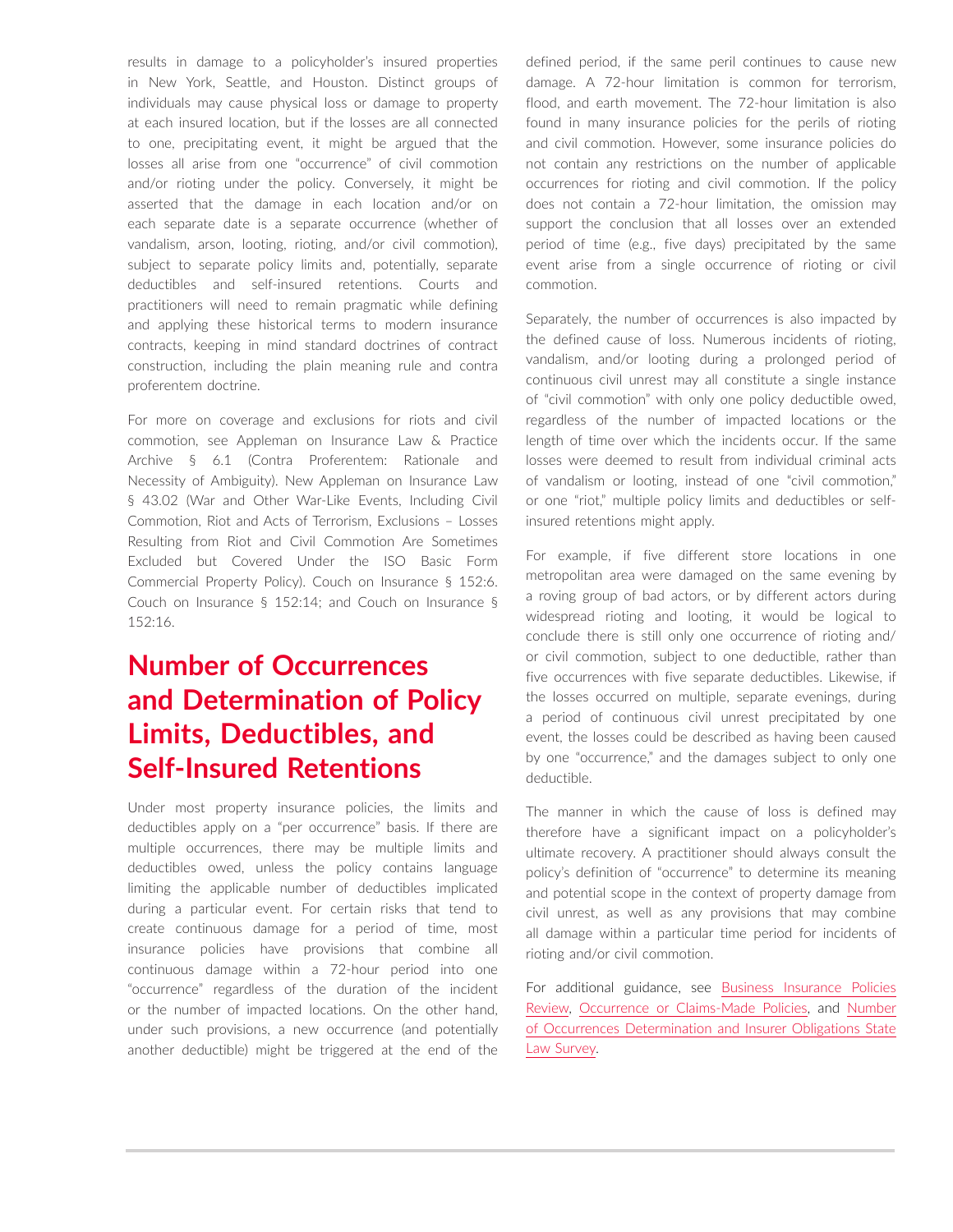### **Potentially Applicable Policy Coverages**

Standard property policies usually provide coverage for physical loss or damage to insured property resulting from rioting, civil commotion, vandalism, and for looting at the time and place of the riot or civil commotion, including from damage to building exteriors, broken glass, and attached signage. Certain types of property frequently damaged in rioting or vandalism may be excluded or subject to significant sublimits, including landscaping, outdoor signage not attached to the building, and fences and antennas. Civil unrest may result not only in physical loss and damage to a building and its contents, but also may lead to an interruption of business operations that causes business income losses. Most commercial property policies also provide coverage for lost business income during the time the policyholder is repairing, replacing, or otherwise restoring the damaged property, a period typically called the "period of restoration." Oftentimes, policyholders also have extended business income coverage for a "ramp up" period after the business has repaired or restored its property, but before operations are back to normal and profits back to pre-loss levels.

For more information about property insurance coverage, see [Commercial Property Insurance,](https://advance.lexis.com/open/document/lpadocument/?pdmfid=1000522&pddocfullpath=%2Fshared%2Fdocument%2Fanalytical-materials%2Furn%3AcontentItem%3A5TK6-7HJ1-JFDC-X061-00000-00&pdcontentcomponentid=500749&pdteaserkey=sr0&pditab=allpods&ecomp=ztrg&earg=sr0) [Commercial Property](https://advance.lexis.com/open/document/lpadocument/?pdmfid=1000522&pddocfullpath=%2Fshared%2Fdocument%2Fanalytical-materials%2Furn%3AcontentItem%3A5RTM-P7V1-JNS1-M2D5-00000-00&pdcontentcomponentid=500749&pdteaserkey=sr0&pditab=allpods&ecomp=ztrg&earg=sr0)  [and Liability Insurance,](https://advance.lexis.com/open/document/lpadocument/?pdmfid=1000522&pddocfullpath=%2Fshared%2Fdocument%2Fanalytical-materials%2Furn%3AcontentItem%3A5RTM-P7V1-JNS1-M2D5-00000-00&pdcontentcomponentid=500749&pdteaserkey=sr0&pditab=allpods&ecomp=ztrg&earg=sr0) [First-Party Property Insurance](https://advance.lexis.com/open/document/lpadocument/?pdmfid=1000522&pddocfullpath=%2Fshared%2Fdocument%2Fanalytical-materials%2Furn%3AcontentItem%3A5TK6-7HJ1-JFDC-X065-00000-00&pdcontentcomponentid=500749&pdteaserkey=sr0&pditab=allpods&ecomp=ztrg&earg=sr0)  [Policies,](https://advance.lexis.com/open/document/lpadocument/?pdmfid=1000522&pddocfullpath=%2Fshared%2Fdocument%2Fanalytical-materials%2Furn%3AcontentItem%3A5TK6-7HJ1-JFDC-X065-00000-00&pdcontentcomponentid=500749&pdteaserkey=sr0&pditab=allpods&ecomp=ztrg&earg=sr0) [Making a Commercial Property Claim after Loss or](https://advance.lexis.com/open/document/lpadocument/?pdmfid=1000522&pddocfullpath=%2Fshared%2Fdocument%2Fanalytical-materials%2Furn%3AcontentItem%3A5HK3-TCV1-F1H1-235G-00000-00&pdcontentcomponentid=500749&pdteaserkey=sr0&pditab=allpods&ecomp=ztrg&earg=sr0)  [Damage,](https://advance.lexis.com/open/document/lpadocument/?pdmfid=1000522&pddocfullpath=%2Fshared%2Fdocument%2Fanalytical-materials%2Furn%3AcontentItem%3A5HK3-TCV1-F1H1-235G-00000-00&pdcontentcomponentid=500749&pdteaserkey=sr0&pditab=allpods&ecomp=ztrg&earg=sr0) and [Property Insurance Claim Filing Checklist](https://advance.lexis.com/open/document/lpadocument/?pdmfid=1000522&pddocfullpath=%2Fshared%2Fdocument%2Fforms%2Furn%3AcontentItem%3A5TK6-7PY1-JJD0-G0DK-00000-00&pdcontentcomponentid=500752&pdteaserkey=sr0&pditab=allpods&ecomp=ztrg&earg=sr0).

For more guidance on business interruption insurance, see [Business Interruption Insurance,](https://advance.lexis.com/open/document/lpadocument/?pdmfid=1000522&pddocfullpath=%2Fshared%2Fdocument%2Fanalytical-materials%2Furn%3AcontentItem%3A5TK6-7HJ1-JFDC-X064-00000-00&pdcontentcomponentid=500749&pdteaserkey=sr0&pditab=allpods&ecomp=ztrg&earg=sr0) [Business Interruption](https://advance.lexis.com/open/document/lpadocument/?pdmfid=1000522&pddocfullpath=%2Fshared%2Fdocument%2Fanalytical-materials%2Furn%3AcontentItem%3A644M-6731-FGCG-S4DX-00000-00&pdcontentcomponentid=500749&pdteaserkey=sr0&pditab=allpods&ecomp=ztrg&earg=sr0)  [Insurance: Post-Pandemic Litigation Developments](https://advance.lexis.com/open/document/lpadocument/?pdmfid=1000522&pddocfullpath=%2Fshared%2Fdocument%2Fanalytical-materials%2Furn%3AcontentItem%3A644M-6731-FGCG-S4DX-00000-00&pdcontentcomponentid=500749&pdteaserkey=sr0&pditab=allpods&ecomp=ztrg&earg=sr0), [COVID-19 Business Interruption Claims Litigation](https://advance.lexis.com/open/document/lpadocument/?pdmfid=1000522&pddocfullpath=%2Fshared%2Fdocument%2Fanalytical-materials%2Furn%3AcontentItem%3A60BX-RCV1-JSC5-M1SH-00000-00&pdcontentcomponentid=500749&pdteaserkey=sr0&pditab=allpods&ecomp=ztrg&earg=sr0), [COVID-19 Business Interruption Claims Litigation Checklist](https://advance.lexis.com/open/document/lpadocument/?pdmfid=1000522&pddocfullpath=%2Fshared%2Fdocument%2Fforms%2Furn%3AcontentItem%3A6183-J5D1-FCK4-G4SN-00000-00&pdcontentcomponentid=500751&pdteaserkey=sr0&pditab=allpods&ecomp=ztrg&earg=sr0), [COVID-19 Business Interruption Claims Pre-Litigation](https://advance.lexis.com/open/document/lpadocument/?pdmfid=1000522&pddocfullpath=%2Fshared%2Fdocument%2Fanalytical-materials%2Furn%3AcontentItem%3A6088-XCS1-FGRY-B178-00000-00&pdcontentcomponentid=500749&pdteaserkey=sr0&pditab=allpods&ecomp=ztrg&earg=sr0), [COVID-19 Business Interruption Claims Pre-Litigation](https://advance.lexis.com/open/document/lpadocument/?pdmfid=1000522&pddocfullpath=%2Fshared%2Fdocument%2Fforms%2Furn%3AcontentItem%3A6183-J5D1-FCK4-G4SM-00000-00&pdcontentcomponentid=500751&pdteaserkey=sr0&pditab=allpods&ecomp=ztrg&earg=sr0)  [Checklist](https://advance.lexis.com/open/document/lpadocument/?pdmfid=1000522&pddocfullpath=%2Fshared%2Fdocument%2Fforms%2Furn%3AcontentItem%3A6183-J5D1-FCK4-G4SM-00000-00&pdcontentcomponentid=500751&pdteaserkey=sr0&pditab=allpods&ecomp=ztrg&earg=sr0), [COVID-19 Business Interruption Claims State](https://advance.lexis.com/open/document/lpadocument/?pdmfid=1000522&pddocfullpath=%2Fshared%2Fdocument%2Fanalytical-materials%2Furn%3AcontentItem%3A60DV-VMC1-F2TK-234R-00000-00&pdcontentcomponentid=500749&pdteaserkey=sr0&pditab=allpods&ecomp=ztrg&earg=sr0)  [Law Survey,](https://advance.lexis.com/open/document/lpadocument/?pdmfid=1000522&pddocfullpath=%2Fshared%2Fdocument%2Fanalytical-materials%2Furn%3AcontentItem%3A60DV-VMC1-F2TK-234R-00000-00&pdcontentcomponentid=500749&pdteaserkey=sr0&pditab=allpods&ecomp=ztrg&earg=sr0) and [COVID-19 Insurance Litigation Resource](https://advance.lexis.com/open/document/lpadocument/?pdmfid=1000522&pddocfullpath=%2Fshared%2Fdocument%2Fanalytical-materials%2Furn%3AcontentItem%3A629Y-4D61-JCBX-S410-00000-00&pdcontentcomponentid=500749&pdteaserkey=sr0&pditab=allpods&ecomp=ztrg&earg=sr0)  [Kit.](https://advance.lexis.com/open/document/lpadocument/?pdmfid=1000522&pddocfullpath=%2Fshared%2Fdocument%2Fanalytical-materials%2Furn%3AcontentItem%3A629Y-4D61-JCBX-S410-00000-00&pdcontentcomponentid=500749&pdteaserkey=sr0&pditab=allpods&ecomp=ztrg&earg=sr0)

Another form of property coverage that is often implicated during periods of civil unrest is "civil authority" coverage. This may apply if a business has not suffered any physical damage to its own property but lost access to the business premises, and suffered resulting business income losses, because of government-ordered closures. Civil authority coverage applies when there is damage to other property (not the policyholder's) within a certain distance of the insured business, of a type otherwise insured under the policy, and as a result, civil authorities take action that prohibits access to the insured location. For example, a government-ordered street closure associated with an adjacent collapsed building may trigger civil authority coverage. With incidents of civil unrest, issues arise about whether the closure was ordered by a government entity or, instead, by a private property management company or landlord. Issues may also arise about whether the government closure resulted from previous physical loss or damage within the required radius of the insured property. This coverage may also be subject to a waiting period that could hinder a business's ability to recover for temporary closures, such as evening-only closures that occur in anticipation of nighttime rioting.

For additional information about civil authority coverage and government-mandated closures, see [The](https://advance.lexis.com/open/document/lpadocument/?pdmfid=1000522&pddocfullpath=%2Fshared%2Fdocument%2Fanalytical-materials%2Furn%3AcontentItem%3A603P-2B21-FCK4-G088-00000-00&pdcontentcomponentid=500750&pdteaserkey=sr0&pditab=allpods&ecomp=ztrg&earg=sr0)  [Constitutionality of Government Action Mandating](https://advance.lexis.com/open/document/lpadocument/?pdmfid=1000522&pddocfullpath=%2Fshared%2Fdocument%2Fanalytical-materials%2Furn%3AcontentItem%3A603P-2B21-FCK4-G088-00000-00&pdcontentcomponentid=500750&pdteaserkey=sr0&pditab=allpods&ecomp=ztrg&earg=sr0)  [COVID-19 Business Interruption Coverage](https://advance.lexis.com/open/document/lpadocument/?pdmfid=1000522&pddocfullpath=%2Fshared%2Fdocument%2Fanalytical-materials%2Furn%3AcontentItem%3A603P-2B21-FCK4-G088-00000-00&pdcontentcomponentid=500750&pdteaserkey=sr0&pditab=allpods&ecomp=ztrg&earg=sr0), [Fighting State](https://advance.lexis.com/open/document/lpadocument/?pdmfid=1000522&pddocfullpath=%2Fshared%2Fdocument%2Fanalytical-materials%2Furn%3AcontentItem%3A60HD-DY81-JSC5-M1VB-00000-00&pdcontentcomponentid=500750&pdteaserkey=sr0&pditab=allpods&ecomp=ztrg&earg=sr0)  [Virus-Related Insurance Coverage Mandates,](https://advance.lexis.com/open/document/lpadocument/?pdmfid=1000522&pddocfullpath=%2Fshared%2Fdocument%2Fanalytical-materials%2Furn%3AcontentItem%3A60HD-DY81-JSC5-M1VB-00000-00&pdcontentcomponentid=500750&pdteaserkey=sr0&pditab=allpods&ecomp=ztrg&earg=sr0) [Maximize](https://advance.lexis.com/open/document/lpadocument/?pdmfid=1000522&pddocfullpath=%2Fshared%2Fdocument%2Fanalytical-materials%2Furn%3AcontentItem%3A60HD-DY81-JSC5-M1VC-00000-00&pdcontentcomponentid=500750&pdteaserkey=sr0&pditab=allpods&ecomp=ztrg&earg=sr0)  [Chances of Insurance Coverage for COVID-19,](https://advance.lexis.com/open/document/lpadocument/?pdmfid=1000522&pddocfullpath=%2Fshared%2Fdocument%2Fanalytical-materials%2Furn%3AcontentItem%3A60HD-DY81-JSC5-M1VC-00000-00&pdcontentcomponentid=500750&pdteaserkey=sr0&pditab=allpods&ecomp=ztrg&earg=sr0) and [Applying Commercial Property Insurance To COVID-19](https://advance.lexis.com/open/document/lpadocument/?pdmfid=1000522&pddocfullpath=%2Fshared%2Fdocument%2Fanalytical-materials%2Furn%3AcontentItem%3A5YFG-0H91-JXNB-6299-00000-00&pdcontentcomponentid=500750&pdteaserkey=sr0&pditab=allpods&ecomp=ztrg&earg=sr0)  [Losses](https://advance.lexis.com/open/document/lpadocument/?pdmfid=1000522&pddocfullpath=%2Fshared%2Fdocument%2Fanalytical-materials%2Furn%3AcontentItem%3A5YFG-0H91-JXNB-6299-00000-00&pdcontentcomponentid=500750&pdteaserkey=sr0&pditab=allpods&ecomp=ztrg&earg=sr0).

If the civil unrest is anticipated, a business may want to take steps to protect its property before any loss occurs. Some property policies provide coverage for the costs to relocate insured property to protect it from immediately impending physical loss or damage. Some businesses have broader coverage for expenses incurred to take action to temporarily protect or preserve the property from an impending threat of physical loss or damage (e.g., boarding up the property) and even for business income losses for a specified period of time after such action is taken. However, depending on the particular policy language at issue, the policyholder will likely have to demonstrate the physical loss or damage was imminent and/or that the peril actually resulted in property damage. This may be particularly complicated with a loss such as rioting, looting, and civil commotion because of the unpredictability of individual criminal behavior.

For additional guidance about business income losses, see [Making a Commercial Property Claim after Loss or Damage](https://advance.lexis.com/open/document/lpadocument/?pdmfid=1000522&pddocfullpath=%2Fshared%2Fdocument%2Fanalytical-materials%2Furn%3AcontentItem%3A5HK3-TCV1-F1H1-235G-00000-00&pdcontentcomponentid=500749&pdteaserkey=sr0&pditab=allpods&ecomp=ztrg&earg=sr0) and [Property Insurance Claim Filing Checklist](https://advance.lexis.com/open/document/lpadocument/?pdmfid=1000522&pddocfullpath=%2Fshared%2Fdocument%2Fforms%2Furn%3AcontentItem%3A5TK6-7PY1-JJD0-G0DK-00000-00&pdcontentcomponentid=500752&pdteaserkey=sr0&pditab=allpods&ecomp=ztrg&earg=sr0).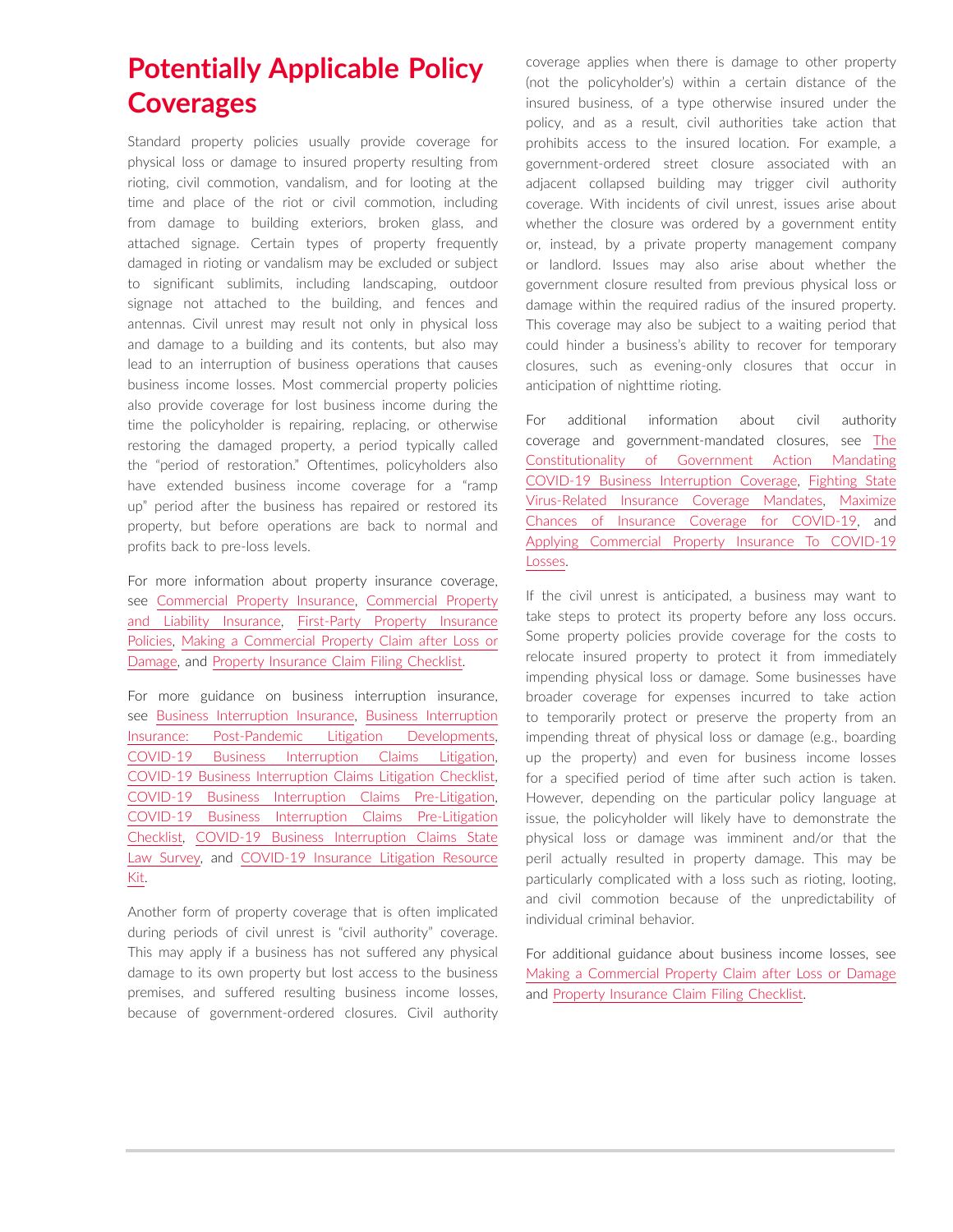## **Related Content**

#### **Practice Notes**

- [Commercial Property Insurance](https://advance.lexis.com/open/document/lpadocument/?pdmfid=1000522&pddocfullpath=%2Fshared%2Fdocument%2Fanalytical-materials%2Furn%3AcontentItem%3A5TK6-7HJ1-JFDC-X061-00000-00&pdcontentcomponentid=500749&pdteaserkey=sr0&pditab=allpods&ecomp=ztrg&earg=sr0)
- [Commercial Property and Liability Insurance](https://advance.lexis.com/open/document/lpadocument/?pdmfid=1000522&pddocfullpath=%2Fshared%2Fdocument%2Fanalytical-materials%2Furn%3AcontentItem%3A5RTM-P7V1-JNS1-M2D5-00000-00&pdcontentcomponentid=500749&pdteaserkey=sr0&pditab=allpods&ecomp=ztrg&earg=sr0)
- [First-Party Property Insurance Policies](https://advance.lexis.com/open/document/lpadocument/?pdmfid=1000522&pddocfullpath=%2Fshared%2Fdocument%2Fanalytical-materials%2Furn%3AcontentItem%3A5TK6-7HJ1-JFDC-X065-00000-00&pdcontentcomponentid=500749&pdteaserkey=sr0&pditab=allpods&ecomp=ztrg&earg=sr0)
- [Making a Commercial Property Claim after Loss or](https://advance.lexis.com/open/document/lpadocument/?pdmfid=1000522&pddocfullpath=%2Fshared%2Fdocument%2Fanalytical-materials%2Furn%3AcontentItem%3A5HK3-TCV1-F1H1-235G-00000-00&pdcontentcomponentid=500749&pdteaserkey=sr0&pditab=allpods&ecomp=ztrg&earg=sr0)  [Damage](https://advance.lexis.com/open/document/lpadocument/?pdmfid=1000522&pddocfullpath=%2Fshared%2Fdocument%2Fanalytical-materials%2Furn%3AcontentItem%3A5HK3-TCV1-F1H1-235G-00000-00&pdcontentcomponentid=500749&pdteaserkey=sr0&pditab=allpods&ecomp=ztrg&earg=sr0)
- [Exclusions in Liability Insurance: Exceptions and](https://advance.lexis.com/open/document/lpadocument/?pdmfid=1000522&pddocfullpath=%2Fshared%2Fdocument%2Fanalytical-materials%2Furn%3AcontentItem%3A5TN8-4BX1-JFKM-64M9-00000-00&pdcontentcomponentid=500749&pdteaserkey=sr0&pditab=allpods&ecomp=ztrg&earg=sr0)  [Coverage](https://advance.lexis.com/open/document/lpadocument/?pdmfid=1000522&pddocfullpath=%2Fshared%2Fdocument%2Fanalytical-materials%2Furn%3AcontentItem%3A5TN8-4BX1-JFKM-64M9-00000-00&pdcontentcomponentid=500749&pdteaserkey=sr0&pditab=allpods&ecomp=ztrg&earg=sr0)
- [Occurrence or Claims-Made Policies](https://advance.lexis.com/open/document/lpadocument/?pdmfid=1000522&pddocfullpath=%2Fshared%2Fdocument%2Fanalytical-materials%2Furn%3AcontentItem%3A5TK6-7HJ1-JFDC-X063-00000-00&pdcontentcomponentid=500749&pdteaserkey=sr0&pditab=allpods&ecomp=ztrg&earg=sr0)
- [Business Insurance Policies Review](https://advance.lexis.com/open/document/lpadocument/?pdmfid=1000522&pddocfullpath=%2Fshared%2Fdocument%2Fanalytical-materials%2Furn%3AcontentItem%3A5TMD-6TN1-FCYK-212V-00000-00&pdcontentcomponentid=500749&pdteaserkey=sr0&pditab=allpods&ecomp=ztrg&earg=sr0)
- [Business Insurance Policies Interpretation](https://advance.lexis.com/open/document/lpadocument/?pdmfid=1000522&pddocfullpath=%2Fshared%2Fdocument%2Fanalytical-materials%2Furn%3AcontentItem%3A5TN8-4BX1-JFKM-64MR-00000-00&pdcontentcomponentid=500749&pdteaserkey=sr0&pditab=allpods&ecomp=ztrg&earg=sr0)
- [Business Interruption Insurance](https://advance.lexis.com/open/document/lpadocument/?pdmfid=1000522&pddocfullpath=%2Fshared%2Fdocument%2Fanalytical-materials%2Furn%3AcontentItem%3A5TK6-7HJ1-JFDC-X064-00000-00&pdcontentcomponentid=500749&pdteaserkey=sr0&pditab=allpods&ecomp=ztrg&earg=sr0)
- [Business Interruption Insurance: Post-Pandemic](https://advance.lexis.com/open/document/lpadocument/?pdmfid=1000522&pddocfullpath=%2Fshared%2Fdocument%2Fanalytical-materials%2Furn%3AcontentItem%3A644M-6731-FGCG-S4DX-00000-00&pdcontentcomponentid=500749&pdteaserkey=sr0&pditab=allpods&ecomp=ztrg&earg=sr0)  [Litigation Developments](https://advance.lexis.com/open/document/lpadocument/?pdmfid=1000522&pddocfullpath=%2Fshared%2Fdocument%2Fanalytical-materials%2Furn%3AcontentItem%3A644M-6731-FGCG-S4DX-00000-00&pdcontentcomponentid=500749&pdteaserkey=sr0&pditab=allpods&ecomp=ztrg&earg=sr0)
- [COVID-19 Business Interruption Claims Litigation](https://advance.lexis.com/open/document/lpadocument/?pdmfid=1000522&pddocfullpath=%2Fshared%2Fdocument%2Fanalytical-materials%2Furn%3AcontentItem%3A60BX-RCV1-JSC5-M1SH-00000-00&pdcontentcomponentid=500749&pdteaserkey=sr0&pditab=allpods&ecomp=ztrg&earg=sr0)
- [COVID-19 Business Interruption Claims Pre-Litigation](https://advance.lexis.com/open/document/lpadocument/?pdmfid=1000522&pddocfullpath=%2Fshared%2Fdocument%2Fanalytical-materials%2Furn%3AcontentItem%3A6088-XCS1-FGRY-B178-00000-00&pdcontentcomponentid=500749&pdteaserkey=sr0&pditab=allpods&ecomp=ztrg&earg=sr0)

#### **Articles**

- [The Constitutionality of Government Action Mandating](https://advance.lexis.com/open/document/lpadocument/?pdmfid=1000522&pddocfullpath=%2Fshared%2Fdocument%2Fanalytical-materials%2Furn%3AcontentItem%3A603P-2B21-FCK4-G088-00000-00&pdcontentcomponentid=500750&pdteaserkey=sr0&pditab=allpods&ecomp=ztrg&earg=sr0)  [COVID-19 Business Interruption Coverage](https://advance.lexis.com/open/document/lpadocument/?pdmfid=1000522&pddocfullpath=%2Fshared%2Fdocument%2Fanalytical-materials%2Furn%3AcontentItem%3A603P-2B21-FCK4-G088-00000-00&pdcontentcomponentid=500750&pdteaserkey=sr0&pditab=allpods&ecomp=ztrg&earg=sr0)
- [Fighting State Virus-Related Insurance Coverage](https://advance.lexis.com/open/document/lpadocument/?pdmfid=1000522&pddocfullpath=%2Fshared%2Fdocument%2Fanalytical-materials%2Furn%3AcontentItem%3A60HD-DY81-JSC5-M1VB-00000-00&pdcontentcomponentid=500750&pdteaserkey=sr0&pditab=allpods&ecomp=ztrg&earg=sr0)  [Mandates](https://advance.lexis.com/open/document/lpadocument/?pdmfid=1000522&pddocfullpath=%2Fshared%2Fdocument%2Fanalytical-materials%2Furn%3AcontentItem%3A60HD-DY81-JSC5-M1VB-00000-00&pdcontentcomponentid=500750&pdteaserkey=sr0&pditab=allpods&ecomp=ztrg&earg=sr0)
- [Maximize Chances of Insurance Coverage for COVID-19](https://advance.lexis.com/open/document/lpadocument/?pdmfid=1000522&pddocfullpath=%2Fshared%2Fdocument%2Fanalytical-materials%2Furn%3AcontentItem%3A60HD-DY81-JSC5-M1VC-00000-00&pdcontentcomponentid=500750&pdteaserkey=sr0&pditab=allpods&ecomp=ztrg&earg=sr0)
- [Applying Commercial Property Insurance To COVID-19](https://advance.lexis.com/open/document/lpadocument/?pdmfid=1000522&pddocfullpath=%2Fshared%2Fdocument%2Fanalytical-materials%2Furn%3AcontentItem%3A5YFG-0H91-JXNB-6299-00000-00&pdcontentcomponentid=500750&pdteaserkey=sr0&pditab=allpods&ecomp=ztrg&earg=sr0)  [Losses](https://advance.lexis.com/open/document/lpadocument/?pdmfid=1000522&pddocfullpath=%2Fshared%2Fdocument%2Fanalytical-materials%2Furn%3AcontentItem%3A5YFG-0H91-JXNB-6299-00000-00&pdcontentcomponentid=500750&pdteaserkey=sr0&pditab=allpods&ecomp=ztrg&earg=sr0)

### **Checklists**

- [Property Insurance Claim Filing Checklist](https://advance.lexis.com/open/document/lpadocument/?pdmfid=1000522&pddocfullpath=%2Fshared%2Fdocument%2Fforms%2Furn%3AcontentItem%3A5TK6-7PY1-JJD0-G0DK-00000-00&pdcontentcomponentid=500752&pdteaserkey=sr0&pditab=allpods&ecomp=ztrg&earg=sr0)
- [COVID-19 Business Interruption Claims Pre-Litigation](https://advance.lexis.com/open/document/lpadocument/?pdmfid=1000522&pddocfullpath=%2Fshared%2Fdocument%2Fforms%2Furn%3AcontentItem%3A6183-J5D1-FCK4-G4SM-00000-00&pdcontentcomponentid=500751&pdteaserkey=sr0&pditab=allpods&ecomp=ztrg&earg=sr0)  **[Checklist](https://advance.lexis.com/open/document/lpadocument/?pdmfid=1000522&pddocfullpath=%2Fshared%2Fdocument%2Fforms%2Furn%3AcontentItem%3A6183-J5D1-FCK4-G4SM-00000-00&pdcontentcomponentid=500751&pdteaserkey=sr0&pditab=allpods&ecomp=ztrg&earg=sr0)**
- [COVID-19 Business Interruption Claims Litigation](https://advance.lexis.com/open/document/lpadocument/?pdmfid=1000522&pddocfullpath=%2Fshared%2Fdocument%2Fforms%2Furn%3AcontentItem%3A6183-J5D1-FCK4-G4SN-00000-00&pdcontentcomponentid=500751&pdteaserkey=sr0&pditab=allpods&ecomp=ztrg&earg=sr0)  **[Checklist](https://advance.lexis.com/open/document/lpadocument/?pdmfid=1000522&pddocfullpath=%2Fshared%2Fdocument%2Fforms%2Furn%3AcontentItem%3A6183-J5D1-FCK4-G4SN-00000-00&pdcontentcomponentid=500751&pdteaserkey=sr0&pditab=allpods&ecomp=ztrg&earg=sr0)**

### **State Law Surveys**

- [Number of Occurrences Determination and Insurer](https://advance.lexis.com/open/document/lpadocument/?pdmfid=1000522&pddocfullpath=%2Fshared%2Fdocument%2Fanalytical-materials%2Furn%3AcontentItem%3A5TJJ-WS21-DXHD-G1XM-00000-00&pdcontentcomponentid=500749&pdteaserkey=sr0&pditab=allpods&ecomp=ztrg&earg=sr0)  [Obligations State Law Survey](https://advance.lexis.com/open/document/lpadocument/?pdmfid=1000522&pddocfullpath=%2Fshared%2Fdocument%2Fanalytical-materials%2Furn%3AcontentItem%3A5TJJ-WS21-DXHD-G1XM-00000-00&pdcontentcomponentid=500749&pdteaserkey=sr0&pditab=allpods&ecomp=ztrg&earg=sr0)
- [Choice of Law for Coverage Disputes State Law Survey](https://advance.lexis.com/open/document/lpadocument/?pdmfid=1000522&pddocfullpath=%2Fshared%2Fdocument%2Fanalytical-materials%2Furn%3AcontentItem%3A5TMD-6TN1-FCYK-2137-00000-00&pdcontentcomponentid=500749&pdteaserkey=sr0&pditab=allpods&ecomp=ztrg&earg=sr0)
- [Property and Fire Insurance State Law Survey](https://advance.lexis.com/open/document/lpadocument/?pdmfid=1000522&pddocfullpath=%2Fshared%2Fdocument%2Fanalytical-materials%2Furn%3AcontentItem%3A5TNP-6N31-FD4T-B0C9-00000-00&pdcontentcomponentid=500749&pdteaserkey=sr0&pditab=allpods&ecomp=ztrg&earg=sr0)
- [COVID-19 Business Interruption Claims State Law](https://advance.lexis.com/open/document/lpadocument/?pdmfid=1000522&pddocfullpath=%2Fshared%2Fdocument%2Fanalytical-materials%2Furn%3AcontentItem%3A60DV-VMC1-F2TK-234R-00000-00&pdcontentcomponentid=500749&pdteaserkey=sr0&pditab=allpods&ecomp=ztrg&earg=sr0)  [Survey](https://advance.lexis.com/open/document/lpadocument/?pdmfid=1000522&pddocfullpath=%2Fshared%2Fdocument%2Fanalytical-materials%2Furn%3AcontentItem%3A60DV-VMC1-F2TK-234R-00000-00&pdcontentcomponentid=500749&pdteaserkey=sr0&pditab=allpods&ecomp=ztrg&earg=sr0)

#### **Resource Kits**

- [COVID-19 Insurance Litigation Resource Kit](https://advance.lexis.com/open/document/lpadocument/?pdmfid=1000522&pddocfullpath=%2Fshared%2Fdocument%2Fanalytical-materials%2Furn%3AcontentItem%3A629Y-4D61-JCBX-S410-00000-00&pdcontentcomponentid=500749&pdteaserkey=sr0&pditab=allpods&ecomp=ztrg&earg=sr0)
- [Insurance Claims Resource Kit](https://advance.lexis.com/open/document/lpadocument/?pdmfid=1000522&pddocfullpath=%2Fshared%2Fdocument%2Fanalytical-materials%2Furn%3AcontentItem%3A60RC-8FB1-F1WF-M4SK-00000-00&pdcontentcomponentid=500749&pdteaserkey=sr0&pditab=allpods&ecomp=ztrg&earg=sr0)
- [Insurance Coverage Resource Kit](https://advance.lexis.com/open/document/lpadocument/?pdmfid=1000522&pddocfullpath=%2Fshared%2Fdocument%2Fanalytical-materials%2Furn%3AcontentItem%3A60RC-8FB1-F1WF-M4SM-00000-00&pdcontentcomponentid=500749&pdteaserkey=sr0&pditab=allpods&ecomp=ztrg&earg=sr0)

#### **Templates**

- ISO Form CP 10 10 10 00(2015) (Causes of Loss Basic Form)
- ISO Form CP 10 20 10 00(2015) (Causes of Loss Broad Form)
- ISO Form CP 10 30 10 00(2015) (Causes of Loss Special Form)
- ISO Form CP 10 30 09 17(2015) (Causes of Loss Special Form)
- [ISO Form BP 00 01 01 97 \(Business Owners Standard](https://advance.lexis.com/open/document/lpadocument/?pdmfid=1000522&pddocfullpath=%2Fshared%2Fdocument%2Fforms%2Furn%3AcontentItem%3A5TJJ-XGG1-JN6B-S0GH-00000-00&pdcontentcomponentid=500752&pdteaserkey=sr0&pditab=allpods&ecomp=ztrg&earg=sr0)  [Property Coverage Form\)](https://advance.lexis.com/open/document/lpadocument/?pdmfid=1000522&pddocfullpath=%2Fshared%2Fdocument%2Fforms%2Furn%3AcontentItem%3A5TJJ-XGG1-JN6B-S0GH-00000-00&pdcontentcomponentid=500752&pdteaserkey=sr0&pditab=allpods&ecomp=ztrg&earg=sr0)
- [ISO Form CP 00 10 04 02 \(Commercial Property](https://advance.lexis.com/open/document/lpadocument/?pdmfid=1000522&pddocfullpath=%2Fshared%2Fdocument%2Fforms%2Furn%3AcontentItem%3A5TK6-7PY1-JJD0-G0DF-00000-00&pdcontentcomponentid=500752&pdteaserkey=sr0&pditab=allpods&ecomp=ztrg&earg=sr0)  [Building and Personal Property Coverage Form\)](https://advance.lexis.com/open/document/lpadocument/?pdmfid=1000522&pddocfullpath=%2Fshared%2Fdocument%2Fforms%2Furn%3AcontentItem%3A5TK6-7PY1-JJD0-G0DF-00000-00&pdcontentcomponentid=500752&pdteaserkey=sr0&pditab=allpods&ecomp=ztrg&earg=sr0)
- [ISO Form CP 00 30 04 02 \(Commercial Property](https://advance.lexis.com/open/document/lpadocument/?pdmfid=1000522&pddocfullpath=%2Fshared%2Fdocument%2Fforms%2Furn%3AcontentItem%3A5TNP-4YV1-JFDC-X0TP-00000-00&pdcontentcomponentid=500752&pdteaserkey=sr0&pditab=allpods&ecomp=ztrg&earg=sr0)  [Business Income and Extra Expense Coverage Form\)](https://advance.lexis.com/open/document/lpadocument/?pdmfid=1000522&pddocfullpath=%2Fshared%2Fdocument%2Fforms%2Furn%3AcontentItem%3A5TNP-4YV1-JFDC-X0TP-00000-00&pdcontentcomponentid=500752&pdteaserkey=sr0&pditab=allpods&ecomp=ztrg&earg=sr0)
- [ISO Form CP 00 50 04 02 \(Commercial Property Extra](https://advance.lexis.com/open/document/lpadocument/?pdmfid=1000522&pddocfullpath=%2Fshared%2Fdocument%2Fforms%2Furn%3AcontentItem%3A5TNP-4YV1-JFDC-X0TN-00000-00&pdcontentcomponentid=500752&pdteaserkey=sr0&pditab=allpods&ecomp=ztrg&earg=sr0)  [Expense Coverage Form\)](https://advance.lexis.com/open/document/lpadocument/?pdmfid=1000522&pddocfullpath=%2Fshared%2Fdocument%2Fforms%2Furn%3AcontentItem%3A5TNP-4YV1-JFDC-X0TN-00000-00&pdcontentcomponentid=500752&pdteaserkey=sr0&pditab=allpods&ecomp=ztrg&earg=sr0)
- [ISO Form CP 00 99 04 02 \(Standard Property Policy\)](https://advance.lexis.com/open/document/lpadocument/?pdmfid=1000522&pddocfullpath=%2Fshared%2Fdocument%2Fforms%2Furn%3AcontentItem%3A5TNG-5JB1-F7G6-604H-00000-00&pdcontentcomponentid=500752&pdteaserkey=sr0&pditab=allpods&ecomp=ztrg&earg=sr0)
- [ISO Form CP 00 99 06 07 \(Commercial Property](https://advance.lexis.com/open/document/lpadocument/?pdmfid=1000522&pddocfullpath=%2Fshared%2Fdocument%2Fforms%2Furn%3AcontentItem%3A5TNP-4YV1-JFDC-X0TS-00000-00&pdcontentcomponentid=500752&pdteaserkey=sr1&pditab=allpods&ecomp=ztrg&earg=sr1)  [Standard Property Policy\)](https://advance.lexis.com/open/document/lpadocument/?pdmfid=1000522&pddocfullpath=%2Fshared%2Fdocument%2Fforms%2Furn%3AcontentItem%3A5TNP-4YV1-JFDC-X0TS-00000-00&pdcontentcomponentid=500752&pdteaserkey=sr1&pditab=allpods&ecomp=ztrg&earg=sr1)